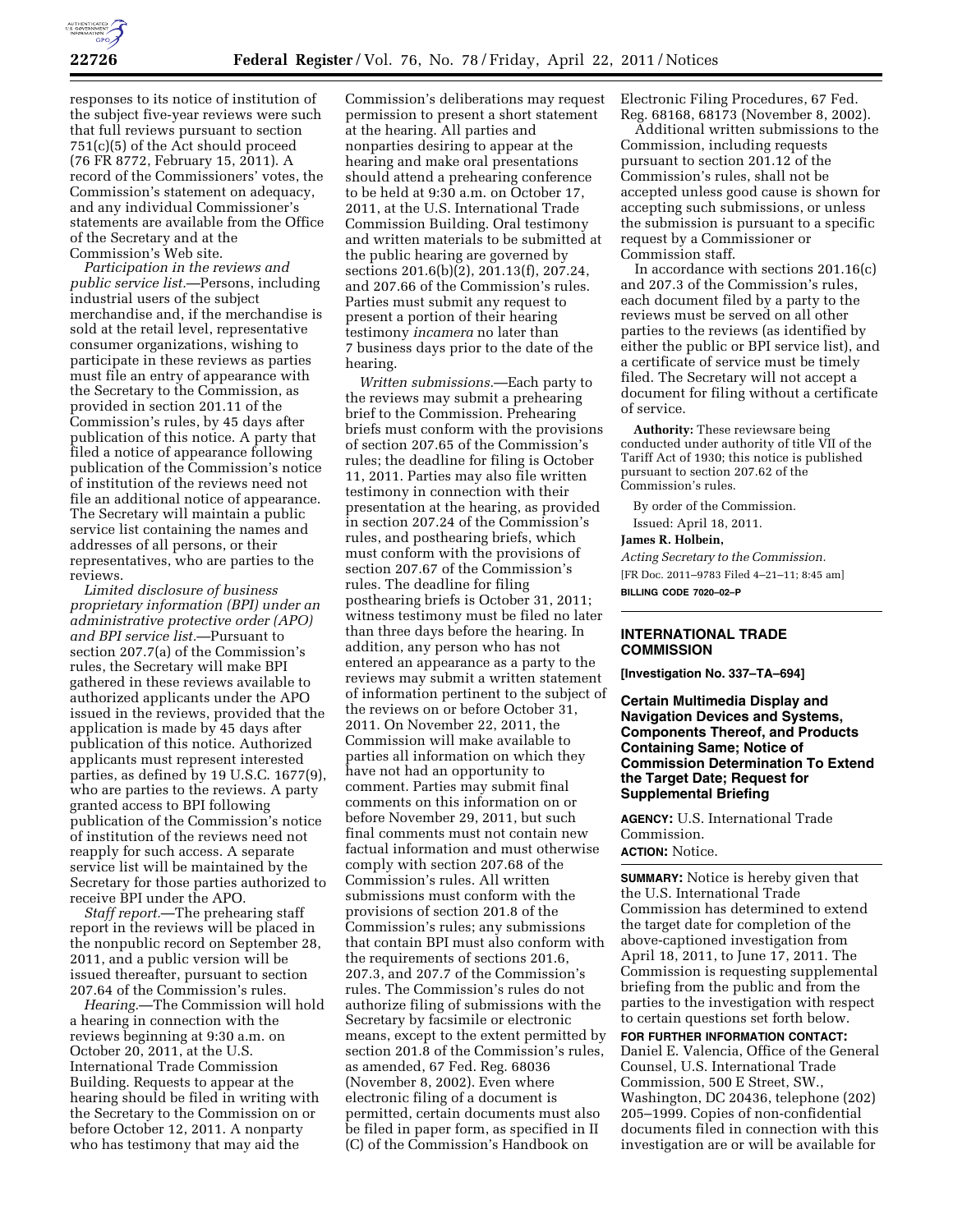inspection during official business hours (8:45 a.m. to 5:15 p.m.) in the Office of the Secretary, U.S. International Trade Commission, 500 E Street, SW., Washington, DC 20436, telephone (202) 205–2000. General information concerning the Commission may also be obtained by accessing its Internet server at *[http://www.usitc.gov.](http://www.usitc.gov)* 

The public record for this investigation may be viewed on the Commission's electronic docket (EDIS) at *[http://edis.usitc.gov.](http://edis.usitc.gov)* Hearingimpaired persons are advised that information on this matter can be obtained by contacting the Commission's TDD terminal on (202) 205–1810.

**SUPPLEMENTARY INFORMATION:** The Commission instituted the instant investigation on December 16, 2009, based on a complaint filed by Pioneer Corporation of Tokyo, Japan and Pioneer Electronics (USA) Inc. of Long Beach, California (collectively, ''Pioneer''). 74 FR 66676 (Dec. 16, 2009). The complaint alleged violations of section 337 of the Tariff Act of 1930, as amended, (19 U.S.C. 1337) in the importation into the United States, the sale for importation, and the sale within the United States after importation of certain multimedia display and navigation devices and systems, components thereof, and products containing same by reason of infringement of various claims of United States Patent Nos. 5,365,448 (''the '448 patent''), 5,424,951 (''the '951 patent''), and 6,122,592 (''the '592 patent''). The complaint named Garmin International, Inc. of Olathe, Kansas, Garmin Corporation of Taiwan (collectively, ''Garmin'') and Honeywell International Inc. of Morristown, New Jersey (''Honeywell'') as the proposed respondents. Honeywell was subsequently terminated from the investigation.

On December 16, 2010, the ALJ issued his final initial determination (''ID''). In his final ID, the ALJ found no violation of section 337 by Garmin. Specifically, the ALJ found that the accused products do not infringe claims 1 and 2 of the '448 patent, claims 1 and 2 of the '951 patent, or claims 1 and 2 of the '592 patent. The ALJ found that the '592 patent was not proven to be invalid and that Pioneer has established a domestic industry under 19 U.S.C. 1337(a)(3)(C). On February 23, 2011, the Commission determined to review the final ID in part.

*Target Date:* The Commission has determined to extend the target date for completion of the investigation by sixty (60) days from April 18, 2011 to June 17, 2011, to accommodate supplemental briefing.

*Supplemental Briefing Request:* A domestic industry may be shown to exist, inter alia, by "substantial investment" in the "exploitation" of an asserted patent. 19 U.S.C. 1337(a)(3)(C). Such investment may take the form of ''engineering, research and development, or licensing,'' but other kinds of investments are not precluded. *See Certain Coaxial Cable Connectors and Components Thereof and Products Containing Same,* Inv. No. 337–TA–650, Comm'n Op. at 45 (Apr. 14, 2010). The following questions explore the domestic industry requirement in the context of a complainant that invests in licensing a patent portfolio, which includes the asserted patent among the licensed patents.

(1) Assuming that the evidence in the record does not show the patent asserted in a section 337 investigation to have more or less value than the rest of the patents of a portfolio, to what extent should the Commission attribute total expenses in licensing the portfolio toward the complainant's investment in exploitation of the asserted patent under section 337(a)(3)(C)? Please comment on whether the statute authorizes the Commission to allocate to the asserted patent the amount of the total expenses divided by the number of patents in the portfolio?

(2) Assuming that the statute authorizes allocation of total licensing expenses across all of the patents in the portfolio, what is the significance of evidence demonstrating that at the time the licensing expenses were incurred, the complainant did or did not present information to potential licensees that the asserted patent was being practiced or infringed by the respondent or a third party? What is the significance of evidence showing that the asserted patent was more or less important or valuable than the others in the portfolio? What is the significance of evidence indicating that, while total expenses in licensing a portfolio may be substantial, the share of the expenses allocated to the asserted patent is not?

(3) In light of any practical benefits of licensing a group of patents in a portfolio rather than licensing patents individually, does the statute permit expenses in the licensing of an entire portfolio to be considered an investment in the exploitation of the individual asserted patent?

(4) How should licensing expenses and activities relating to (a) crosslicenses and (b) global portfolio licenses (*i.e.,* U.S. and foreign patents) be treated under section 337(a)(3)(C)?

(5) What is the nature and extent of the ''nexus'' between an asserted patent and a licensing expense or activity that is sufficient to prove that such expense or activity constitutes an investment in the asserted patent? What factors should be considered in determining whether the required nexus is established? What is the evidentiary showing required to prove a nexus between the asserted patent and the licensing activities and expenses in the context of a portfolio license?

(6) Is a ''nexus'' between an asserted patent and a licensing activity sufficient to prove that expenses associated with that licensing activity are an investment in the asserted patent under section 337(a)(3)(C) even if other patents are involved? *See* ID at 165 (citing *Certain 3G Wideband Code Division Multiple Access (WCDMA) Handsets and Components Thereof,* Inv. No. 337–TA– 601, Order No. 20 (unreviewed ID) (June 24, 2010)). If a ''nexus'' is sufficient, is the strength of that nexus relevant in determining the amount of investment in the asserted patent(s)? For example, is the number of patents included in a license relevant in determining the amount of investment in an asserted patent(s) compared to the expenses generally associated with licensing all of the patents? Is the breadth of technology covered by the portfolio, as a whole, relative to the breadth of technology covered by the asserted patent(s) relevant in determining the amount of investment in the asserted patent(s)?

(7) In *Certain Stringed Musical Instruments and Components Thereof,*  Inv. No. 337–TA–586, the Commission noted that ''the requirement for showing the existence of a domestic industry will depend on the industry in question, and the complainant's relative size.'' Comm'n Op. at 25–26 (May 16, 2008). Please comment on the appropriate context for determining whether a complainant's investments in licensing a portfolio of patents, which includes the asserted patent, is ''substantial'' within the meaning of section 337(a)(3)(C) in a particular industry? In other words, in determining whether appropriately identified investments in licensing the portfolio constitute a ''substantial investment in [the asserted patent's] exploitation'' within the meaning of the statute, against what specific measure should those investments be assessed? In discussing the context for determining whether portfolio licensing investments are substantial, please discuss relevant factors, criteria, and evidence that should be considered in determining whether the complainant's licensing investments are ''substantial'' in the